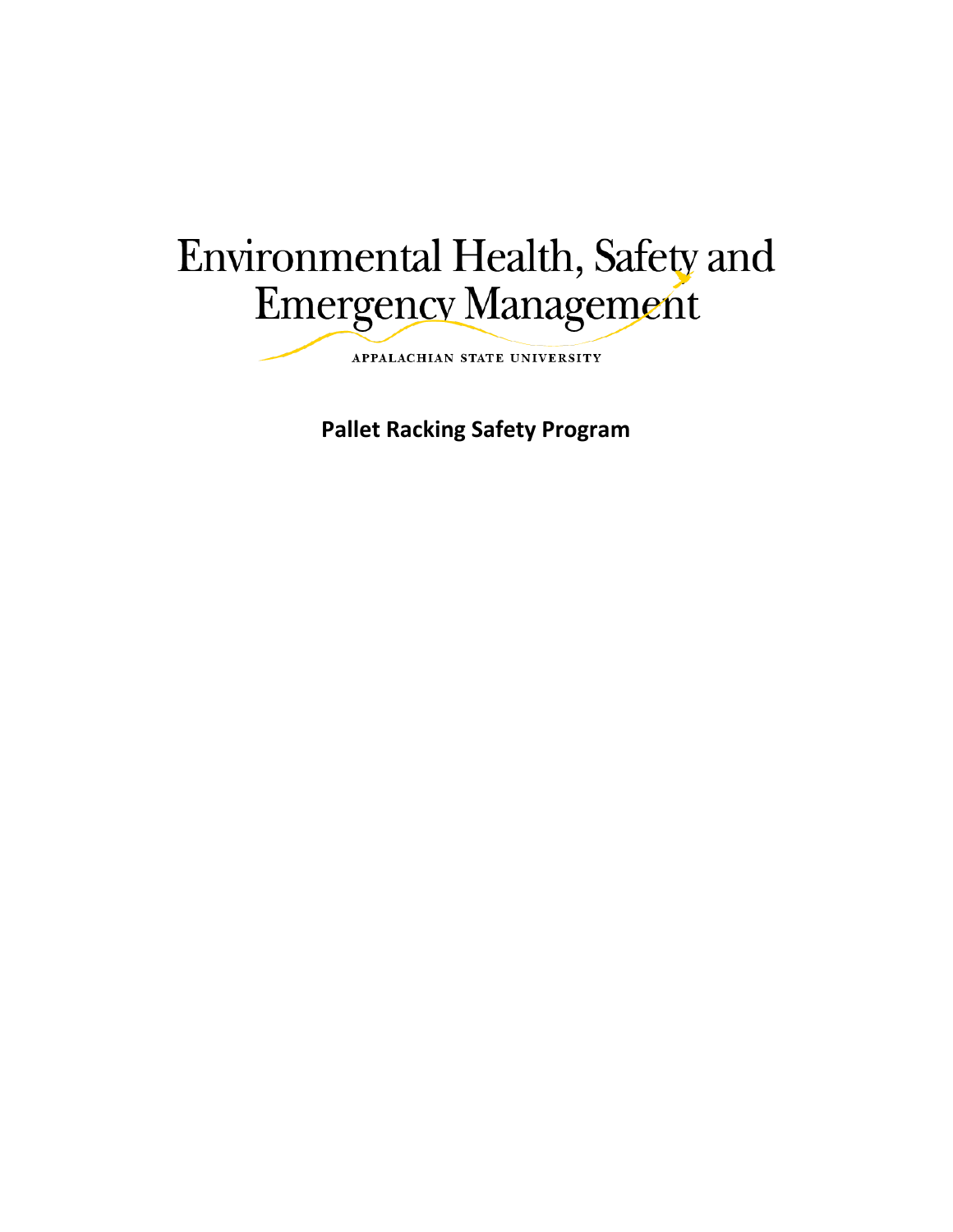#### **1. Introduction**

Pallet racking systems can be a useful tool to meet storage and material handling needs when set up, utilized, and maintained properly. Conversely, pallet racking can result in workplace hazards when not used as designed by the manufacturer. OSHA recognizes these hazards and may use 1910.176(b) Materials Handling and Storage Standards, ANSI/RMI MH16.1 – Specification for the Design, Testing and Utilization of Industrial Steel Storage Racks, or paragraph (5)(a)(1) of the OSH Act (General Duty Clause) to cite organizations utilizing unsafe racking systems.

#### **2. Scope**

The Appalachian State University (ASU) Pallet Racking Safety Program (hereinafter referred to as the program) applies to industrial steel storage racks made of cold-formed or hot-rolled steel structural members used or owned by ASU departments. It does not apply to other types of racks, such as portable racks, or to racks made of material other than steel. The program assumes the use of steel of structural quality as defined by the specifications of the American Society for Testing and Materials (ASTM) that are listed in the American Iron and Steel Institute (AISI) North American Specification for the Design of Cold-Formed Steel Structural Members.

#### **3. Definitions**

**3.1 Beam** – Typically, a horizontal structural member that has the primary function of resisting bending moments.

**3.2 Beam Locking Device** - A pin, bolt, or other mechanism that resists disengagement of the beam connector from the column.

**3.3 Upright** - Structural member that has the primary function of resisting axial force.

**3.4 Upright Frame** – A structural assembly that transfers the vertical and horizontal loads to the floor. It is usually made up of two columns and bracing members between the columns. The beams of the rack are attached to the columns of the frames and transfer the loads to the columns.

**3.5 Out-Of-Plumb** -Horizontal distance (inches or mm) from the centerline of the column at the floor to a plumb line that extends downward from the centerline of the column at the top shelf elevation.

**3.6 Out-Of-Straight** – Horizontal distance (inches or mm) from the centerline at any point on the column to a plumb line from any other point on the column.

**3.7 Pallet Beam** - The front and back shelf members that bear the weight of the load and transfer the load to the upright frames.

**3.8 Pallet Rack** - A rack structure comprised primarily of vertical upright frames and horizontal shelf beams and typically used for one and two-deep pallet storage.

**3.9 Product Load** - The weight of the item(s) placed on the rack.

**3.10 Stability** - Condition reached in the loading of a structural component, frame or structure in which a slight disturbance in the loads or geometry does not produce large displacements.